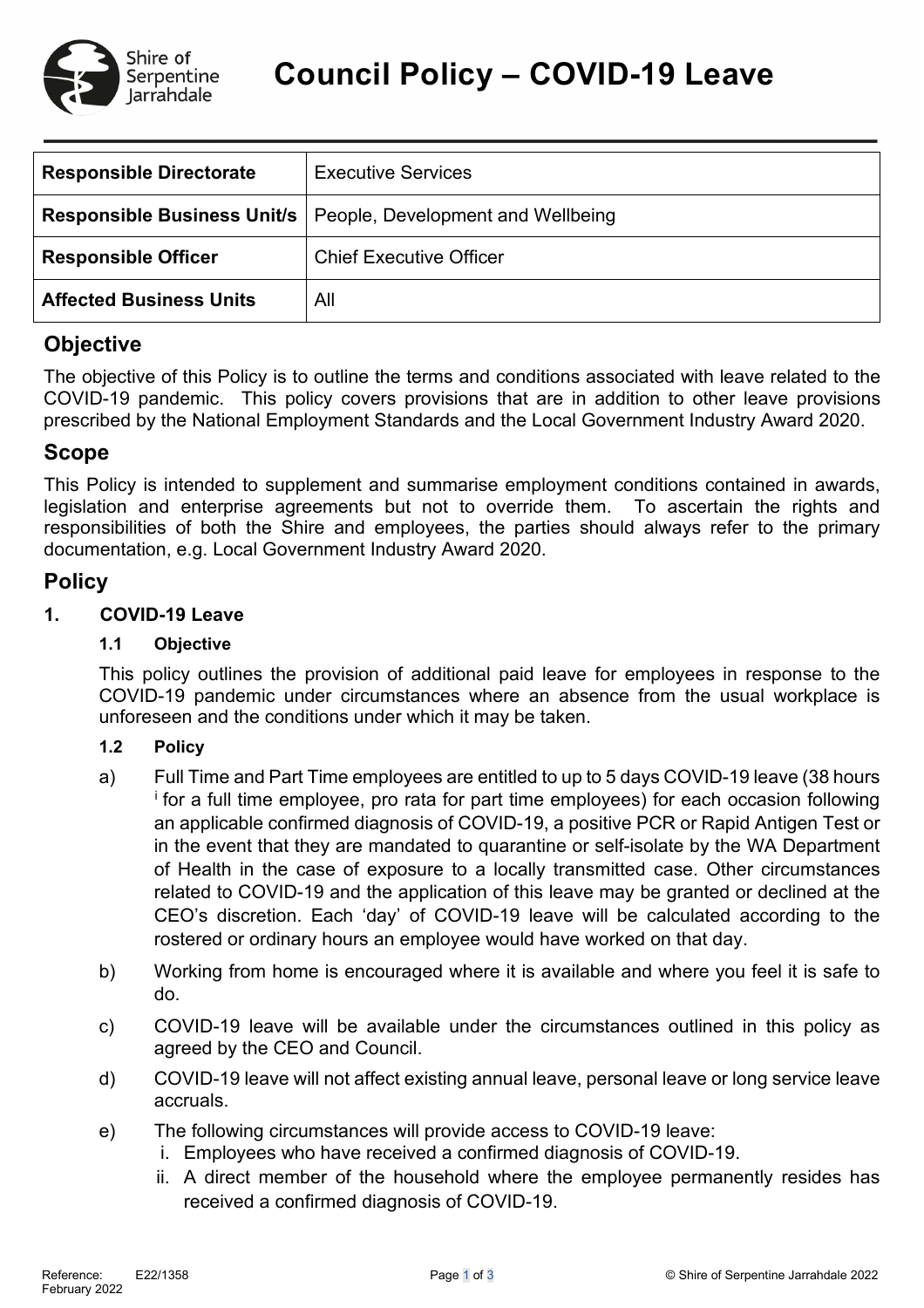

- iii. Employees who receive a confirmed diagnosis of COVID-19, may access the leave provisions of this policy in the first instance. If ongoing leave is required, employees may access existing personal or sick leave entitlements.
- iv. Employees who are not sick but have been notified to self-isolate by the WA Department of Health or the Public Health Emergency Operations Centre due to being in close contact with a person who is positive. Leave will be approved on providing evidence of either a positive PCR or Rapid Antigen Test or confirmation notification to quarantine from the Department of Health.
- f) Leave will be approved on providing evidence of either a positive PCR or Rapid Antigen Test or confirmation of notification to quarantine from the Department of Health.
- g) Employees will continue to be able to apply for all existing leave provisions as per the National Employment Standards, for all other leave required during the pandemic.
- h) Employees who may be at higher risk due to illness or treatment making them more vulnerable than the general population in respect to COVID-19 are encouraged to work from home if their role provides for this, where possible. A choice not to be vaccinated against COVID-19 other than an exemption as recorded on the Australian Immunisation Register is not considered as vulnerable for the purposes of this Policy.
- i) Nothing in this policy prevents the CEO from amending work arrangements of staff in in line with the Shire's Business Continuity Plan and Commonwealth or State Government direction.
- j) If employees are travelling outside of Western Australia, either interstate or international they need to monitor the WA Department of Health website for up-to-date information and will be required to ensure they have sufficient leave for any mandatory quarantining period before returning to work. Employees will be asked to provide details of planned trips outside of Western Australia to their managers to ensure contingency measures are in place in the event of the employee requiring unplanned time off.

#### **1.3 Procedure**

- a) Employees should read this policy and discuss it with their Manager and/or their People and Development representative.
- b) The employee requesting COVID-19 leave must submit a leave request through OneComm, and include the required evidence as outlined in 1.2 (g).
- c) A leave type is available for use in OneComm for COVID-19 leave.

### **Definitions**

**COVID-19 leave** means to allow an employee to be paid while having time off from work as a direct result of an unforeseen COVID-19 related situation as outlined in the terms and conditions in this policy. Employees have access to 5 days<sup>[ii](#page-2-1)</sup> COVID-19 leave (or pro-rated if part time).

**long service leave** means employee entitlement to Long Service Leave in accordance with the provisions of the Long Service Leave Regulations.